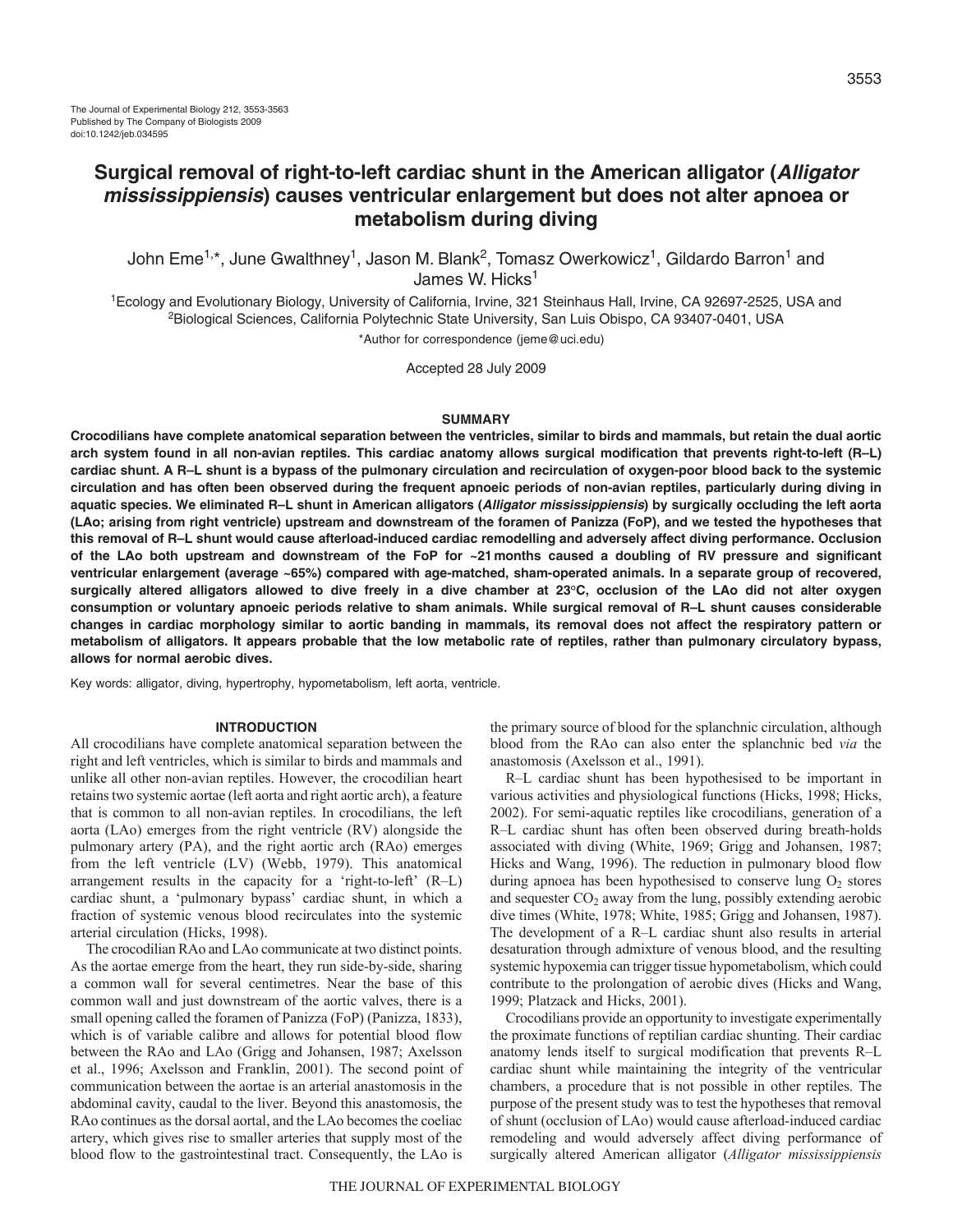#### 3554 J. Eme and others

Daudin 1801). We investigated the effects of acute (minutes to hours) and chronic (months) occlusion of the LAo on the ventricular performance and morphology of alligators. We evaluated acute haemodynamic consequences of R–L cardiac shunt removal in anesthetised sub-adult alligators. Chronic consequences of cardiac shunt removal were evaluated by occluding the LAo in 5- to 6 month-old hatchling alligators and assessing the effects on intraventricular pressures, ventricular mass and DNA content of the RV and LV 20–22 months after surgery. In a separate group of recovered (8–9months after surgery), surgically altered alligators allowed to freely dive in a diving chamber, we determined the effect of R–L cardiac shunt removal on voluntary apnoea duration, metabolism and respiration.

#### **MATERIALS AND METHODS Animals**

For the chronic study concerning the effects of LAo occlusion on ventricular performance (i.e. ventricular performance group) and the diving study (i.e. diving group) fertile American alligator eggs (*N*=24 and 13, respectively) were obtained from the Rockefeller Wildlife Refuge (RWR) in Grand Chenier, LA, USA, and transported by airfreight to the University of California, Irvine (UCI), CA, USA. Eggs were potted in moist vermiculite and incubated at 30°C until hatching (August–September 2005). This ensured that all alligator hatchlings were female (confirmed by cloacal examination), and that the animals in these studies were 'age-matched'. For the haemodynamic assessment of acute surgical occlusion of LAo study, sub-adult, wild-caught alligators ( $N=9$ ; five male, four female) were obtained from the RWR and transported to UCI by automobile. All alligators were group housed in  $1 \text{ m} \times 2.5 \text{ m} \times 1 \text{ m}$  fibreglass tanks at 30°C with free access to water and basking sites. Animals were fed an *ad libitum* diet of live goldfish or ground whole chicken and the vivarium was maintained on a 12h:12h, light:dark regime from 08:00–20:00h Pacific Standard Time (PST). Approval for animal use in this study was given by the UCI Institutional Animal Care and Use Committee (protocol #1999-2123).

# **Haemodynamic assessment of acute surgical occlusion of LAo**

The acute haemodynamic effects of LAo occlusion were assessed in a group of sub-adult alligators  $(N=9; \text{body mass}=2.17\pm0.13 \text{kg})$ . Animals were fasted for 2–5 days prior to experimentation. Anaesthesia was induced with an intramuscular injection of sodium pentobarbital (25mgkg–1; Abbott Laboratories, North Chicago, IL, USA). Following induction of anaesthesia, the animal's trachea was intubated, and the lungs artificially ventilated with room air using a SAR-830 Ventilator (CWE, Ardmore, PA, USA). A 12–15cm incision was made through the skin of the ventral midline, the sternum split open, and the pericardium and great vessels exposed. The pericardium was opened to expose the ventricles and proximal portion of the great vessels. The LAo and left PA were isolated by blunt dissection downstream of the great vessel truncus, and transonic flow probes (2R, Transonic Systems, Inc., Ithaca, NY, USA) were placed around the vessels. Non-occlusive catheters were inserted into the LAo, PA and RV, connected to pressure transducers (ADInstruments, Colorado Springs, CO, USA) *via* saline-filled PE 50 tubing and anchored in place with 6-0 suture (Deknatel, Research Triangle Park, NC, USA). Pressure transducers were positioned at the level of the heart and calibrated before each measurement period with a vertical column of saline. Pressure signals were collected at 100Hz for 3–6h using Acq*Knowledge* data-acquisition software and an A/D MP100 board (v 3.8.1; Biopac, Goleta, CA, USA). Peak pressure in the LV and RV (kPa;  $P_{LV}$  and  $P_{RV}$ ) were taken from stable 1-min segments of each data collection period  $(N=9)$ .

Once instrumentation was complete, the preparation was allowed to stabilise until flow and pressure signals were steady (10–30min). In most cases, spontaneous R–L cardiac shunt was evident from pressure and flow records. When the preparation was stable, at the proximal exit of the LAo from the RV, a loop of 6-0 silk suture attached to a tapered Kalt 3 needle (UNIMED S.A., Lausanne, Switzerland) was wrapped around the LAo (in between the LAo and PA) and back through the shared wall of the LAo and RAo. This LAo tie was intended to occlude the LAo upstream of the FoP and eliminate the FoP as a communication point between the LAo and RAo. Observations of pressure and flow were continued until values were stable. In some preparations, we first reversibly occluded the LAo ~4cm downstream of the FoP by passing a length of 3-0 suture (Ethicon, Somerville, NJ, USA) beneath it and lifting the vessel until flow in the LAo ceased. The preparation was monitored for several minutes as flows and pressures stabilised, and then the vessel was lowered and the suture removed to restore blood flow. After flows and pressures returned to initial values, the LAo was occluded upstream of the FoP as described above. Animals were anesthetised and the hearts removed.

#### **Chronic surgical occlusion of LAo – ventricular performance group**

From January to March 2006, 'age-matched' alligators were divided into two groups, experimental  $(N=13)$  and sham operated  $(N=11)$ , hereafter referred to as 'sham'. Animals were fasted for between 5 and 7 days prior to surgery. At the time of surgery (5- to 6-month old animals), body mass of sham alligators was 69±4 g, and experimental alligator body mass was 67±4g. Alligators were lightly anaesthetised by placing them in a sealed container with gauze soaked in isoflurane (Isoflo®; Abbott laboratories, North Chicago, IL, USA). The animal's trachea was intubated and the lungs artificially ventilated using a SAR-830 Ventilator downstream of a vaporiser (Foregger Fluomatic, Smithtown, NY, USA) providing 1–2% isoflurane. The animal's ventral surface was scrubbed with Prepodyne (Iodine scrub; WestAgro, Kansas City, MO, USA) and 70% ethanol, and a 2-cm incision was made through the skin of the ventral midline. The skin was blunt dissected away from the underlying musculature, and the pericardium and great vessels exposed by cutting through the musculature and 1cm of the sternum. The pericardium was opened to expose the ventricles and proximal portion of the great vessels. For experimental animals, the LAo was isolated from surrounding tissue downstream of the great vessel truncus, 6-0 silk suture (Deknatel, Research Triangle Park, NC, USA) was used to occlude the vessel at two points, and the LAo was severed in between. At the proximal exit of the LAo from the RV, a loop of 6-0 silk suture attached to a tapered Kalt 3 needle was wrapped around the LAo (in between the LAo and PA) and back through the shared wall of the LAo and RAo, as above. The pericardium was sewn shut with 6-0 silk suture, and the musculature, sternum and skin were sewn shut in succession with 3-0 silk suture (Ethicon). Following surgery, animals were artificially ventilated on room air until voluntary breathing resumed. Intramuscular injections of the antibiotic enrofloxacin (10mgkg–1; Baytril; Bayer Corporation, Shawnee Mission, KS, USA) and the analgesic flunixin meglumine (5mgkg–1; Flunixamine; Fort Dodge, Madison, NJ, USA) were given at the conclusion of surgery, and enrofloxacin for two additional post-operative days. For the sham group, the surgical procedure was identical to the experimental group, but the LAo was not isolated and no suture wrapped around the proximal exit of the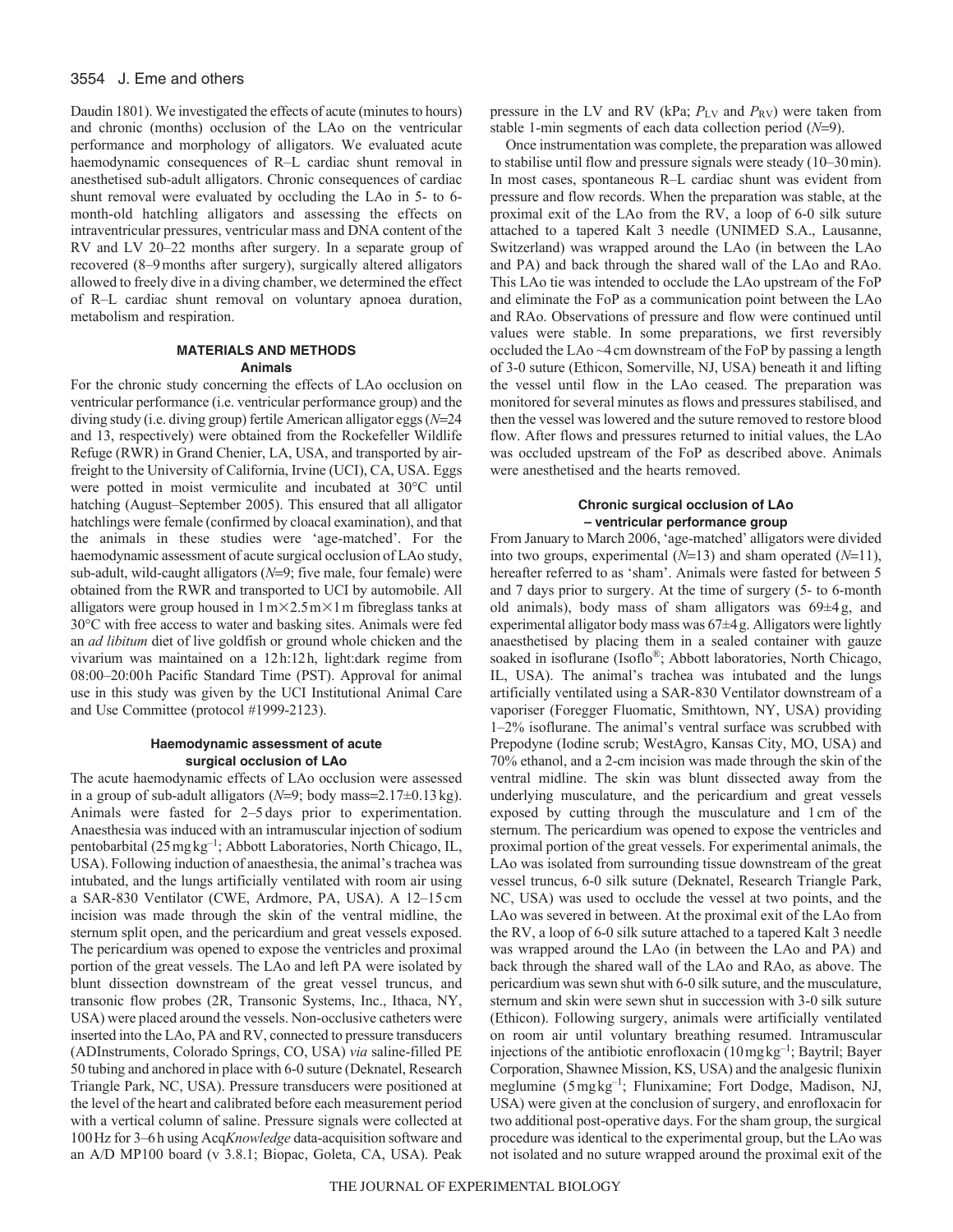LAo from the RV. For both groups, food was withheld for 5–7days following surgery.

# **Confirmation of chronic surgical occlusion of LAo and intraventricular pressures – ventricular performance group**

In October to December 2007, alligators were killed ( $N=24$ ), and the presence or absence of communication between the LAo and RAo through the FoP was determined using a  $H_2$ -electrode technique (Clark et al., 1960; Hicks and Comeau, 1994; Malvin et al., 1995). Animals were fasted for between 2 and 6days before experimentation. At the end of the experiment (26- to 27-month-old animals), body mass of sham alligators was  $2.04\pm0.13$  kg ( $N=11$ ), and experimental alligator body mass was  $1.65\pm0.16$  kg ( $N=13$ ). With the animal anaesthetised (isoflurane), intubated and ventilated (as above), a 12–15cm incision was made through the skin of the ventral midline, the sternum split open, and the pericardium and great vessels exposed. An insulated, platinum-tipped wire was inserted into the RAo dorsal to the right atrium by puncturing the vessel wall. A silver reference electrode was brought into contact with exposed muscle tissue. The silver reference electrode and platinum electrode were connected to DC amplifiers on a Beckman R610 polygraph system, and signals collected at 10–100Hz using Acq*Knowledge* dataacquisition software and an A/D MP100 board. A 0.2ml bolus of saline saturated with hydrogen gas was injected into the LV (positive control) and subsequently into the RV using a 27-gauge needle. If a voltage differential was detected following injection into the RV, it was concluded that communication existed between the LAo and RAo through the FoP, and the animal remained capable of generating a limited R–L cardiac shunt.

 $P_{\text{LV}}$  and  $P_{\text{RV}}$  were measured after using the H<sub>2</sub>-electrode technique for a subset of sham-operated  $(N=5)$  and 'successful experimental animals' ( $N=4$ ; 'S-LAo'; occlusion of the LAo was complete or 'successful' upstream of the FoP in 8 of 13 experimental animals, determined using the H2-electrode technique). Nonocclusive catheters were inserted into the LV and RV (as in the acute experiment), connected to differential pressure transducers (ADInstruments) *via* saline-filled PE 50 tubing and anchored in place with 6-0 suture. Pressure transducers were positioned at the level of the heart and calibrated before each measurement period with a vertical column of saline. Pressure signals were collected at 100Hz using *Acq*Knowledge software for 15–20min. Mean and peak *P*LV and  $P_{RV}$  were taken from stable 3–5 min periods of each data collection period, and mean pressures represent the grand mean of individual mean values ( $N=5$  for sham and  $N=4$  for 'S-LAo').

# **Ventricular mass and DNA content – ventricular performance group**

Following the use of the  $H_2$ -electrode technique and/or intraventricular pressure measurements (above), alligators in the chronic study on ventricular performance were killed by excision of the heart while continuing to be artificially ventilated under anaesthesia (isoflurane). The atria and great vessels were carefully dissected away from both ventricles. The combined ventricles were blotted dry with gauze, and wet mass measured on an analytical balance following harvesting  $(\pm 0.001 \text{ g})$ ; Mettler AE 163; Mettler-Toledo Inc., Columbus, OH, USA). Small pieces of ventricular tissue (~0.5g) were taken from the free ventricular walls (close to the apex) of the LV and RV, promptly freeze-clamped using copper tongs precooled in liquid nitrogen and stored at –80°C until homogenisation.

DNA content (ng DNA mg<sup>-1</sup> ventricle) was determined for both the LV and RV. Ventricular tissue samples  $(0.03-0.05g)$  were homogenised on ice using 19 volumes of extraction buffer (pH6.8),

consisting of  $10$  mmol<sup>1-1</sup> Tris-HCl buffer (pH7.4),  $5$  mmol<sup>1-1</sup> EDTA,  $250 \text{ mmol}^{-1}$  sucrose and  $100 \text{ mmol}^{-1}$  KCl. Aliquots of homogenate were taken for assessment of DNA content, which was determined on a 96-well microplate (Grenier Bio-One, Frickenhausen, Germany) in triplicate by measuring optical density at 260nm using a Varioskan Flash microplate reader and SkanIt software (Thermo Scientific, Waltham, MA, USA).

# **Chronic surgical occlusion of LAo – diving group**

From May to July 2007, 'age-matched' alligators were divided into two groups, experimental  $(N=7)$  and sham  $(N=6)$ . Animals were fasted for between 5 and 7days before surgery. At the time of surgery (21- to 22-month-old animals), body mass of sham alligators was 1.04±0.12 kg, and experimental alligator body mass was 1.25±0.08kg. All electronic signals were collected at 50Hz using *Acq*Knowledge data acquisition software and an A/D MP100 board. Surgical occlusion of the LAo, confirmed with the  $H_2$ -electrode technique, was performed as described above, with modification.

With the animal anaesthetised (isoflurane), intubated and ventilated, the ventricles and great vessels were exposed, with 2cm of the sternum being cut. The H2-electrode technique was used to demonstrate flow from the RV to LAo, through the foramen of Panizza and into the RAo (Clark et al., 1960; Hicks and Comeau, 1994; Malvin et al., 1995). Blood flow from both the LV and RV to the RAo was demonstrated for all animals in both groups. Following demonstration of flow from both the LV and RV to the RAo, the LAo was isolated from surrounding tissue downstream of the great vessel truncus, and a Transonic<sup>®</sup> flow probe  $(2R)$  was placed around the vessel. Large forward flow in the LAo (R–L cardiac shunt) was observed for all animals during the majority of the surgical period, and was always observed prior to occlusion of the LAo upstream of the FoP (see below).

For the experimental group, at the proximal exit of the LAo from the RV, a silk loop of 6-0 suture attached to a tapered Kalt 1 needle was wrapped around the LAo (in between the LAo and PA) and back through the shared wall of the LAo and RAo, as above. If blood flow in the LAo was detected by the Transonic® probe to drop to zero or the flow pattern appeared to be retrograde during diastole, the H2-electrode technique was repeated as described above in order to confirm that the FoP had been occluded. For four experimental animals, a single silk loop of suture successfully occluded the LAo, and for three experimental animals, three successive sutures were necessary to occlude the LAo. Following confirmation, the flow probe was removed, 6-0 silk suture was used to occlude the vessel at two points near the flow probe, and the LAo was severed in between. For the sham group, the LAo was not cut and no suture was wrapped around its proximal exit from the RV.

For both groups, the pericardium was sewn shut with 6-0 silk suture, and the sternum, musculature and skin were sewn shut in succession with 3-0 silk suture. Animals were artificially ventilated on room air until voluntary breathing resumed. Intramuscular injections of the antibiotic enrofloxacin (10mgkg–1; Baytril) and the analgesic flunixin meglumine (5mgkg–1; Flunixamine) were given at the conclusion of surgery, and enrofloxacin for two additional postoperative days. Food was withheld for 5–7days following surgery.

#### **Oxygen consumption rate, apnoea duration and respiration at 23°C – diving group**

Diving experiments were conducted at 23°C in an effort to induce longer apnoea times than those likely to occur at 30°C (Uriona et al., 2009). Animals were fasted for between 4 and 8days prior to experimentation. At the time of experimentation (29- to 30-month-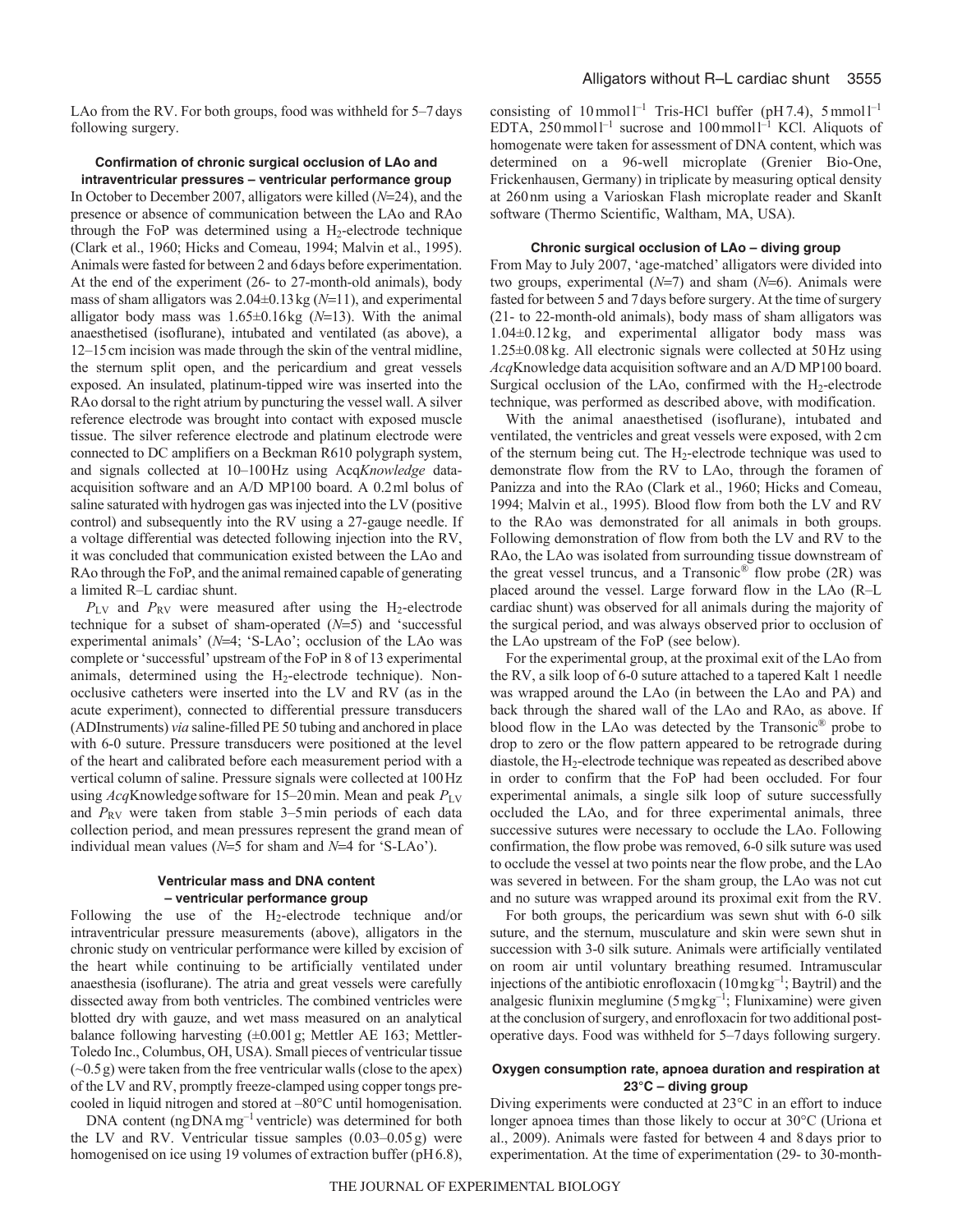#### 3556 J. Eme and others

old animals; 8–9months after surgery; February to March, 2008), body mass of sham alligators was 1.73±0.16kg, and experimental alligator body mass was 1.70±0.19 kg. Mass specific oxygen consumption rate  $(\dot{V}_{O2})$ , apnoea duration, and respiratory variables were measured in a constant-temperature room at 23°C using a rectangular dive chamber  $(1.2 \text{ m} \times 0.3 \text{ m} \times 0.4 \text{ m})$ , equipped with a single breathing hole (10cm diameter, 5cm tall). The dive chamber allowed the animals to turn around. The breathing hole was equipped with an inlet port (compressed air), and two outlet ports (one port connected to a 60-ml calibration syringe, and the other connected to 1 m of  $3/16$  inch ( $\sim$ 5 mm) ID tubing leading to the pneumotach). Animals were removed from the vivarium, weighed, held at  $23^{\circ}$ C for 1–3h, and placed in the chamber from 16:00 to 20:00h PST on day1 to 06:00h PST on day 3. The constanttemperature room was maintained on a 12h:12h, light:dark regime from 08:00h to 20:00h PST (as in the vivarium). Compressed air was pushed across the breathing hole at a rate of 1200–1500 ml min<sup>-1</sup> (depending on animal size) and through the downstream pneumotach connected to a pressure transducer. Wet air was sub-sampled downstream of the pneumotach and pulled through an oxygen analyser (S-3A Applied Electrochemistry) at 140mlmin–1 (Davies, 1978; Hicks and White, 1992). Flow rates were determined and maintained using calibrated rotameters (Cole-Parmer, Vernon Hills, IL, USA), and signals were collected at 20Hz using *Acq*Knowledge data acquisition software and an A/D MP100 board. The high solubility of carbon dioxide in water and the alligators' normal breathing behaviour (nostrils slightly breaking the water's surface) prevented the determination of carbon dioxide production.

Animals were left undisturbed in the diving chamber and breathing patterns and oxygen consumption were measured for up to 38h. All animals appeared agitated at the beginning of the trial, and steady breathing patterns did not begin to appear for 4–6h. Apnoea periods (minutes), number of breaths, total volume of exhaled air (litres) and total decrement in oxygen were taken for each animal from 00:00h on day 3 to 06:00h PST on day 3 of the trial (ending 34–38h after the animal was put in the chamber). An apnoeic period was defined as absence of pressure transducer signal concordant with an absence of gas exchange for at least 30s [i.e. successive breaths that occurred within 30s were considered the same 'breathing event' (Hicks and White, 1992)]. A single breath was defined as a initial sharp fall (exhalation) and subsequent rise (inspiration) in the volumetric flow trace, followed by a return to baseline (Hicks and White, 1992). The integrals of calibration injections of 100% nitrogen were used to determine  $\dot{V}_{O2}$  from the integral of the total oxygen decrement between 00:00h on day 3 and 06:00 h PST on day 3. Mean  $\dot{V}_{O2}$  (ml kg<sup>-1</sup>min<sup>-1</sup>) was converted to STPD, assuming 100% relative humidity of air at the breathing hole. The integrals of calibration injections of air across the breathing hole were used to calibrate the pressure transducer signal and estimate volume (ml) from calibrated (rotameter to computer) flow (mlmin<sup>-1</sup>) (Farmer and Carrier, 2000).

Mean mass-specific tidal volume  $(V_T; \text{ ml kg}^{-1})$  was calculated by dividing the total volume of exhaled air by the product of the number of breaths (between 00:00h on day 3 and 06:00h PST on day 3) and the animal's mass. Mean mass-specific minute ventilation  $(\dot{V}_{\rm E}; \, {\rm ml \, kg^{-1} \, min^{-1}})$  was calculated as:

# $\dot{V}_{\rm E} = V_{\rm T} f_{\rm B}$ ,

where  $f_B$  is respiratory frequency (breaths min<sup>-1</sup>), which was determined by dividing individual breaths counted between 00:00h on day 3 and 06:00h PST on day 3 by minutes (average of 357±2min for all 13 animals).

#### **Data analyses and presentation**

For the acute haemodynamic study, peak  $P_{RV}$  (kPa) was compared before and after occlusion of the LAo, ~4cm downstream of FoP using a paired Student's *t*-test (*N*=6). Data and representative traces of successful acute occlusion of the LAo upstream of the FoP are presented for three sub-adult alligators.

For the chronic study of ventricular performance, mean and peak *P*LV and *P*RV were compared between experimental and sham groups using a two-way Student's *t*-test. Separate one-way analysis of variances (ANOVA) were used to compare values between chronic 'successful experimental' (*N*=8; 'S-LAo'), 'unsuccessful experimental'  $(N=5; 'US-LAo')$ , and sham-operated  $(N=11)$  groups for combined ventricular mass (gventricle  $kg^{-1}$ ) and DNA content  $(ngDNAmg ventricle^{-1})$  of the RV or LV, respectively. A Student–Newman–Keuls (SNK) test separated ANOVA results into statistically distinct subsets.

For the diving study, mean  $\dot{V}_{O2}$ ,  $\dot{V}_{E}$ ,  $V_{T}$  and  $f_{B}$ , the grand mean (mean of individual animals' mean apnoea durations) of apnoea time (minutes), the mean number of apnoeas, the mean number of apnoeas with a duration  $>30 s$ ,  $>5 min$  and  $>10 min$  and the mean maximum apnoea time (minutes) were compared between the experimental  $(N=7)$  and sham group  $(N=6)$  using a two-way Student's *t*-test. We chose >10min as the upper limit for apnoea duration because all 13 alligators had apnoea durations of at least 10min. A histogram of mean number of apnoeas *versus* voluntary apnoea time (1–27min bins) is presented; mean number of apnoeas is based on the number of apnoea events observed for each 1min bin (i.e. 30s–1min apnoea, 1–2min apnoea, 2–3min apnoea, etc.) divided by the number of animals  $(N=7)$  experimental or  $N=6$  sham).

All statistical decisions were based on  $\alpha$ =0.05. Throughout the text, arithmetic means are given as ±s.e.m.

#### **RESULTS Haemodynamic assessment of acute surgical occlusion of LAo**

Occlusion of the LAo downstream of the great vessel truncus (~4cm downstream of the FoP) reliably eliminated net flow in the LAo and induced a 28% increase in peak  $P_{RV}$  (from 3.8 $\pm$ 0.3 to 4.9±0.5kPa; paired *t*-test: *t*=6.32, d.f.=5, *P*<0.01). Removal of the suture allowed flows and pressures to recover to previous values. Occlusion of the LAo upstream of the FoP produced more variable effects. Successful occlusion of the LAo upstream of the FoP eliminated net flow in the LAo and increased peak pressure in the RV by 10–150% (Fig.1).

#### **Confirmation of chronic occlusion of the LAo and intraventricular pressures – ventricular performance group**

Eight of the 13 experimental alligators were found to have a completely occluded LAo exiting the RV upstream of the FoP ('S-LAo', for 'successful'). Occlusion was confirmed using a  $H_2$ electrode technique modified from Clark et al. (Clark et al., 1960) (Fig.2). A voltage differential was detected following injection of H2-saline into the LV (positive control) in all animals. For the S-LAo group, the  $H_2$ -electrode technique did not detect venous blood passing from the RV to the RAo through the FoP. The technique was very sensitive (Hicks and Comeau, 1994), and depolarisation of the electrode was rapid (<0.5 s) following injection of 0.2ml  $H_2$ saline into the RV of all sham animals and each experimental animal with an unoccluded FoP ('US-LAo', for 'unsuccessful'). For the five US-LAo animals and all 11 sham animals, use of the  $H_2$ electrode technique detected venous blood passing from the RV to the RAo, through the FoP (Fig.2). The five US-LAo animals (LAo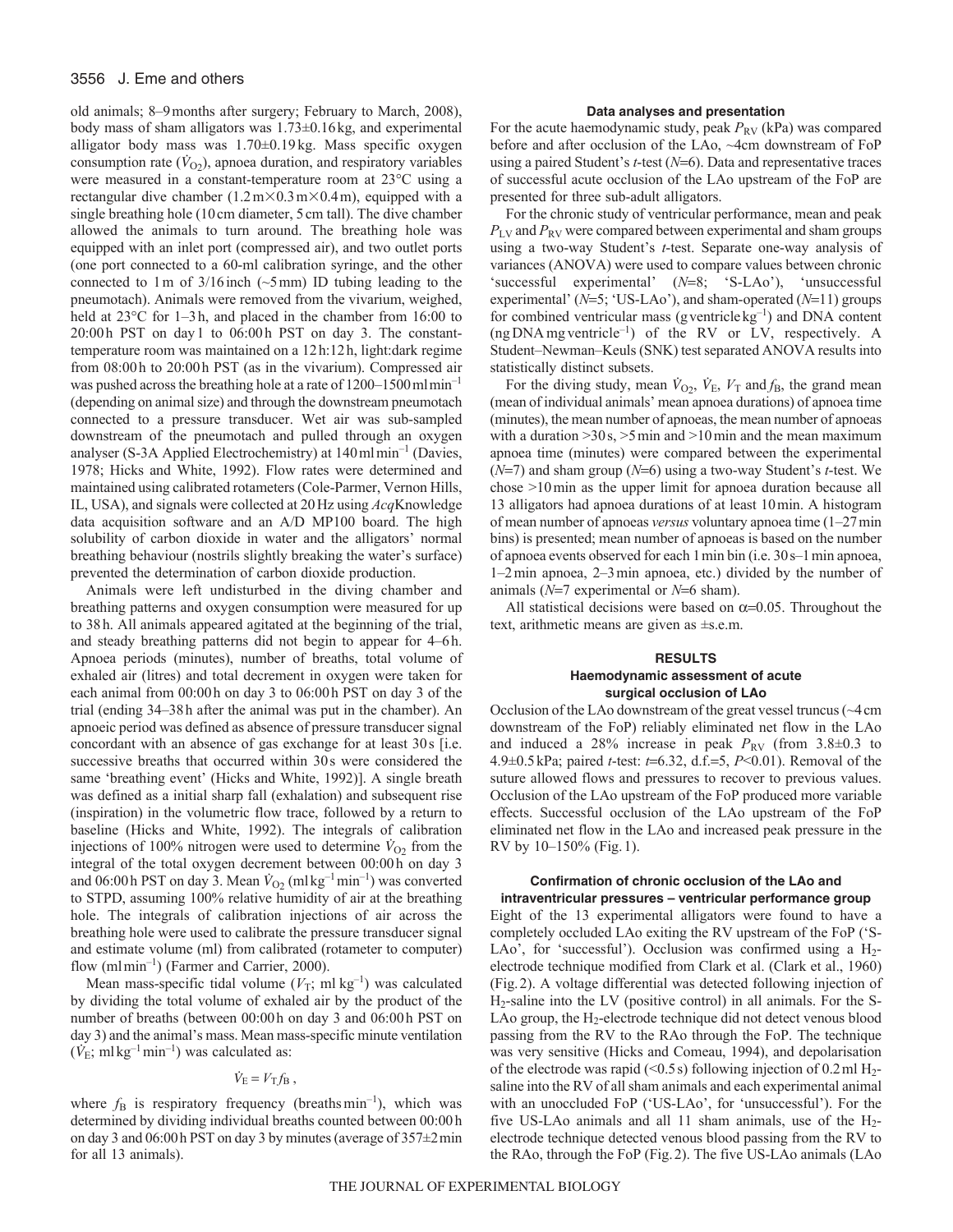

Fig. 1. Pressures and flows recorded simultaneously before and after acute occlusion of the left aorta (LAo) in a 2.33 kg American alligator. Pressures were recorded in the right ventricle (RV; blue) and pulmonary artery (PA; purple) and blood flows were recorded in the LAo (orange) and PA (purple) immediately before (A,C) and after (B,D) occlusion of the LAo with a suture upstream of the foramen of Panizza (FoP).

occlusion downstream of the great vessel truncus, with an incomplete occlusion of LAo upstream of FoP) demonstrated that R–L cardiac shunt cannot be prevented in crocodilians by only occluding the LAo downstream of the great vessels.

Successful, complete occlusion of the LAo in American alligators resulted in a crocodilian heart with a functioning, fully divided systemic and pulmonary circulation operating at higher pressure (Figs3 and 4). S-LAo animals exhibited mean  $P_{\rm LV}$  and  $P_{\rm RV}$  that were 1.8 and 2.1 times greater, respectively, than sham-operated animals ( $t$ -test unequal variances for LV:  $t$ =4.18, d.f.=4.56,  $P$ =0.011; *t*-test equal variances for RV:  $t=5.26$ , d.f.=7,  $P<0.01$ ). In addition, S-LAo animals showed peak  $P_{\text{LV}}$  and  $P_{\text{RV}}$  that were 2.1 and 2.7



Fig.2. (A-C) Representative traces of voltage differentials, recorded using the H<sub>2</sub>-electrode technique, used to validate chronic left aorta (LAo) occlusion for S-LAo (successful occlusion; A), unsuccessful occlusion (US-LAo; B), and sham-operated animals (C). (D)Ventral-view schematic of chronic LAo occlusion and the H2-electrode technique. Chronic occlusion of the LAo at two locations (grey bars), both upstream and downstream to the foramen of Panizza, created a crocodilian heart with fully-divided pulmonary (solid arrows) and systemic (dashed arrows) circulation. Arrows in traces (A–C) denote sequential 0.2ml injections into the left and right ventricles (LV and RV) of saline saturated with hydrogen gas (indicated by syringes in D). For all sham (B) and US-LAo animals (C), venous blood passing from the RV into right aorta (RAo) via the foramen of Panizza was demonstrated (a R–L cardiac shunt) as a voltage differential detected via a platinum-tipped wire located in the RAo (D). No R-L cardiac shunt was demonstrated in S-LAo animals (A). Schematic adapted from Axelsson et al. (Axelsson et al.,1996). CCA, common carotid artery; RS, right subclavian artery; LPA; left pulmonary artery; RPA, right pulmonary artery.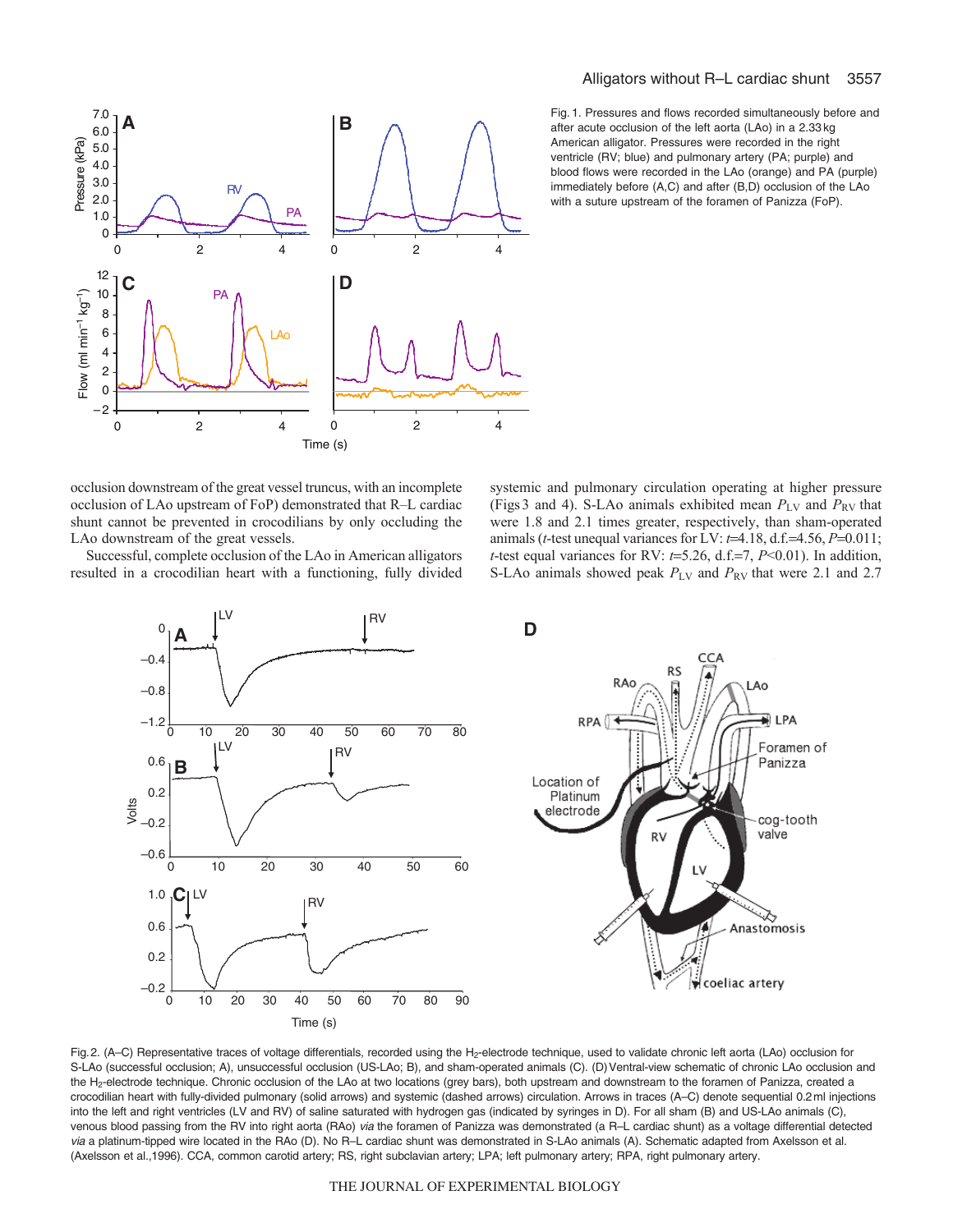

Fig. 3. Mean and peak pressure (kPa) in the left and right ventricle of successful occlusion of the left aorta (S-LAo) animals and sham-operated animals (error bars indicate s.e.m.). Peak and mean pressure in both ventricles was significantly elevated in experimental animals (\*t-test P<0.012).

times greater, respectively, than sham-operated animals (*t*-test equal variances for LV: *t*=13.32, d.f.=7, *P*<0.001 and RV: *t*=5.40, d.f.=7, *P*<0.01).

#### **Ventricular mass and DNA content – ventricular performance group**

Mass-specific combined wet ventricular mass (g ventricle  $kg^{-1}$ ) was 65% greater in S-LAo animals relative to sham-operated animals. In addition, combined ventricular mass of US-LAo animals was significantly greater than sham-operated animals, but less than S-LAo animals (one-way ANOVA on mass-specific values: *F*<sub>2,21</sub>=47.94, *P*<0.0001, SNK α=0.05; Fig. 5).

DNA content (ng DNA mg ventricle<sup>-1</sup>) of LV and RV was increased in both the US-LAo and S-LAo animals relative to the sham group (Fig.6). In the RV, both S-LAo and US-LAo animals



Fig. 4. Representative traces of simultaneous pressures in left ventricle (LV; red) and right ventricle (RV; blue) for a successful occlusion of the left aorta (S-LAo) animal and sham-operated animal (Sham) approximately 20 months after the operation.



Fig. 5. Mean mass-specific wet ventricular mass  $(g kg^{-1})$ ; combined left and right ventricle) for sham-operated, unsuccessful occlusion (US-LAo) and successful occlusion of the left aorta (S-LAo) animals (error bars indicate s.e.m.). S-LAo animals showed a 65% enlargement of ventricular mass compared with sham animals. All groups were statistically different from each other, denoted by uppercase letters (ANOVA on mass-specific values  $P< 0.0001$ ; SNK  $\alpha = 0.05^{A,B,C}$ ). Mean values (±s.e.m.) were 1.92±0.14 g kg<sup>-1</sup> for sham animals, 2.34±0.10 g kg–1 for unsuccessful experimental animals and  $3.17\pm0.19$  g kg<sup>--1</sup> for successful experimental animals. US-LAo animals showed 22.1% increase in ventricular mass relative to sham animals, and S-LAo animals showed a 35.5% increase in ventricular mass relative to US-LAo animals.

showed a  $\sim$ 70% increase in DNA content compared to sham animals (one-way ANOVA:  $F_{2,21}$ =78.56 for LV,  $P$ <0.0001, SNK  $\alpha$ =0.05; Fig.6). In the LV, S-LAo experimental animals had nearly three times as much DNA as the sham animals. In US-LAo animals, DNA content in the LV was intermediate between sham and S-LAo animals (one-way ANOVA: *F*<sub>2,21</sub>=22.08, *P*<0.0001, SNK α=0.05; Fig. 6).

<sup>V</sup>**O2, apnoea duration and respiration at 23°C – diving group** Successful, complete surgical occlusion of the LAo, upstream of the FoP, was confirmed at the time of initial surgery using the  $H_2$ electrode technique, resulting in traces similar to Fig.2A for all seven alligators in the experimental, 'LAo-occluded' group (Tables1 and 2; Fig.7). These alligators whose LAo had been occluded for 8–9 months, showed very similar resting metabolism and respiratory patterns to sham-operated animals (between 00:00h day3 and 06:00h PST day3, see Materials and methods). No difference was observed between the groups for mean  $\dot{V}_{\text{O}_2}$ ,  $\dot{V}_{\text{E}}$  or  $V_{\text{T}}$  of shorter durations (<5min; Fig.7, Table2). For animals in the sham group, the grand mean of the duration of apnoeas of >30s was 3.6±0.4min, which was significantly shorter than the average duration for animals in the experimental group (5.3±0.5min; *t*-test equal variances:  $t=2.83$ , d.f.=11, *P*=0.016). In addition, the mean of the number of apnoeas greater than 10min and the mean maximum apnoea time (min) were significantly greater for the experimental group compared with the sham group (Table 2; *t*-test equal variances:  $\epsilon$  > 2.2, d.f.=11, *P*<0.05). There was no significant difference in the mean of the number of apnoeas greater than 5min between the two groups, and the probability of a difference between the groups' mean number of apnoeas greater than 30s equalled the statistical  $\alpha$ -value (Table 2).

#### **DISCUSSION**

Removal of R–L (pulmonary bypass) cardiac shunt in alligators by surgical occlusion of the LAo causes haemodynamic responses analogous to banding of aortic outflow tracts in mammals (i.e.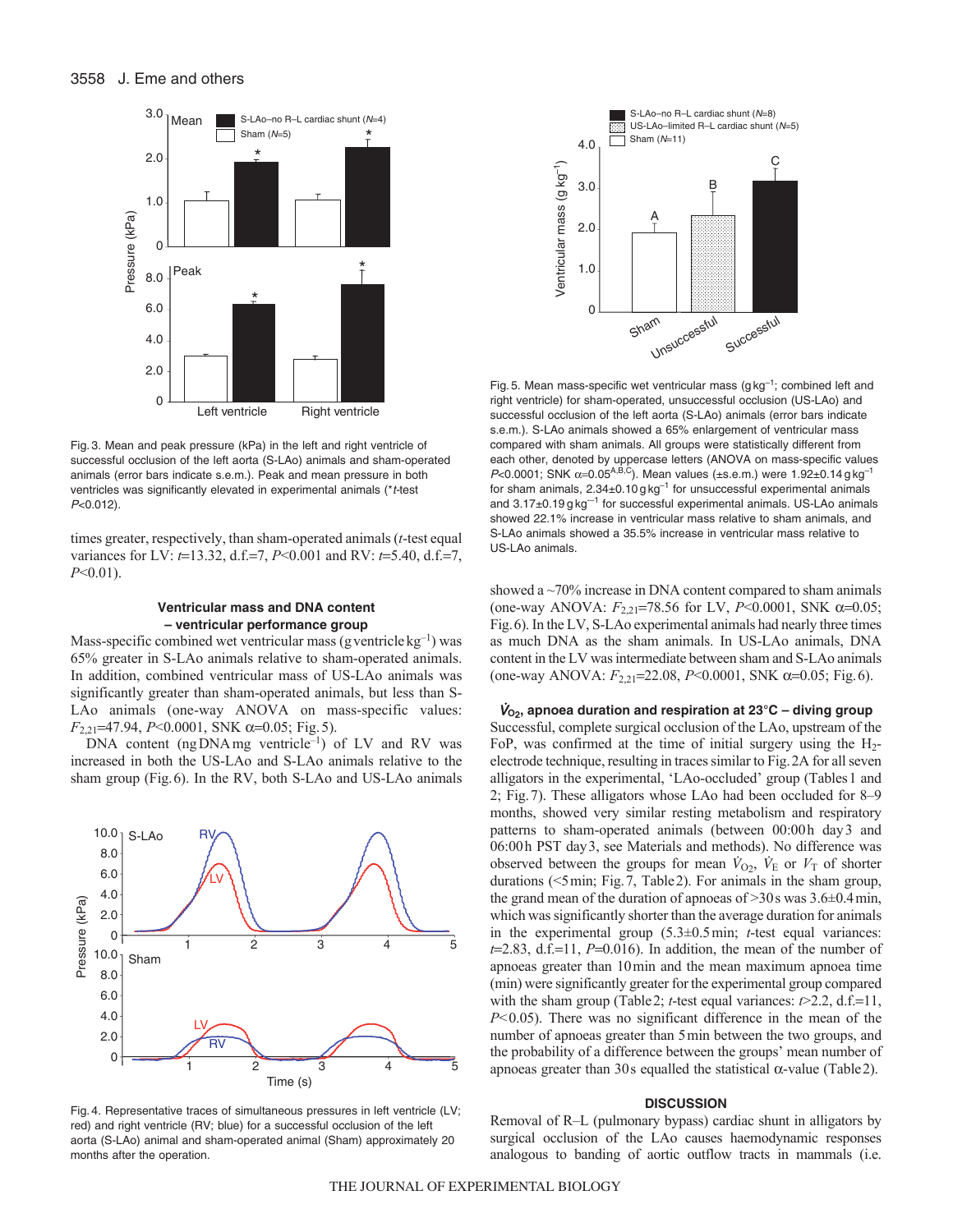

Fig. 6. Mean DNA content ( $ng\,mg^{-1}$ ) for the left (LV) and right ventricle (RV) of sham, unsuccessful occlusion (US-LAo) and successful occlusion of the left aorta (S-LAo) animals. Uppercase letters above error bars indicate significant differences for each ventricle, derived from SNK post-hoc test ( $\alpha$ =0.05<sup>A,B,C</sup>) following ANOVA. Error bars indicate s.e.m.

afterload-induced increases in intraventricular pressure and concomitant hypertrophy; Fig.8). However, removal of R–L cardiac shunt, despite a concomitant and probably pathological increase in ventricular size, does not alter normal diving behaviour or reduce the voluntary apnoeic periods of alligators. Therefore, this study refutes the hypothesis that R–L cardiac shunt is an essential component of the normal aerobic diving pattern of reptiles [i.e. predominantly shortduration apnoeas (<5min) interspersed with longer apnoeas].

#### **Surgical removal of R–L cardiac shunt**

Surgical occlusion of the LAo upstream of the FoP eliminates the capacity for R–L cardiac shunt in crocodilians. In this study, the  $H_2$ electrode technique demonstrated blood flow from the RV into the LAo and, subsequently, from the LAo through the FoP into the RAo. All 11 animals in the ventricular performance sham group and all 13 animals in the diving study (prior to any surgical occlusion of the LAo) showed this blood flow pattern, which has been previously observed in anaesthetised American alligator using a similar technique (Malvin et al., 1995). We have now used the H<sub>2</sub>-electrode technique in over 70 anaesthetised alligators, using isoflurane (J.E. and J.W.H., unpublished), and observed this blood flow pattern in each alligator: blood flow from the RV, through the FoP into the RAo. Therefore, a successful elimination of R–L cardiac shunt in S-LAo animals in the ventricular performance group and in the seven experimental alligators in the diving group was characterised by the absence of an electrical depolarisation  $H_2$  signal in the RAo following injection of H2-saline into the RV. Five of the 13 surgically altered, experimental animals in the chronic ventricular performance study were found to shunt blood from the RV through the FoP, indicating a failure to occlude the LAo just upstream of the FoP (US-LAo). This demonstrates that occluding the LAo only downstream of the great vessel truncus (well downstream of the FoP) does not prevent crocodilian R–L cardiac shunt. Our results are consistent with those of Farmer et al. (Farmer et al., 2008) who surgically removed the R–L cardiac shunt in American alligator, and we confirm that LAo occlusion upstream of the FoP is required to completely remove the capacity for R–L cardiac shunt in crocodilians.

# **Haemodynamic assessment of acute surgical occlusion of LAo**

Closure of the LAo upstream of the FoP with silk suture resulted in an immediate rise in RV systolic pressure and a small elevation in mean PA pressure. Initially, it was surprising that acute occlusion of the LAo increased RV pressure, because we had assumed the pulmonary circulation would provide a sufficiently low resistance pathway for right ventricular blood to be ejected into the PA. However, the haemodynamics of the cardiac cycle in crocodilians are very different from those in birds and mammals (White, 1956; Greenfield and Morrow, 1961; Grigg and Johansen, 1987; Shelton and Jones, 1991; Jones and Shelton, 1993; Axelsson et al., 1996). Briefly, systole in the RV is initiated by an isovolumic contraction phase, which is synchronous with the LV contraction. Subsequently, the rate of rise in RV pressure is diminished compared with that in the LV, coincident with a rising pulmonary arterial pressure. This is followed by a second, rapid rise in RV pressure (see Fig.4), without a concomitant rise in pulmonary arterial pressure. This twostage pressure event in the RV is not an artefact and represents a distinguishing haemodynamic characteristic of the crocodilian heart during ventricular systole (Shelton and Jones, 1991). The secondstage rise in RV pressure results from the unique anatomy of the pulmonary outflow tract, which contains a subcompartment demarcated by fibrous nodules of variable calibre extending from the walls of the ventricle (pulmonary cog-tooth valve), proximal to pulmonary bicuspid valves (Franklin and Axelsson, 2000). In the latter stage of systole during R–L cardiac shunting conditions, these nodules can fit together like opposing 'cogs' (Webb, 1979; Axelsson et al., 1996), thereby increasing the resistance of the pulmonary outflow tract and preventing further ejection of blood into the pulmonary artery. With the cog-tooth valve closed, blood is ejected into the LAo (R–L cardiac shunt).

Table 1. Mean mass, mass specific oxygen consumption rate, respiratory frequency, tidal volume and minute ventilation for experimental and sham-operated alligators in a dive chamber at 23°C

| Group (N)                    | Body mass (kg)               | $V_{\text{O}_2}$ (ml kg <sup>-1</sup> min <sup>-1</sup> ) | $f_B$ (breaths min <sup>-1</sup> ) | $V_T$ (ml breath <sup>-1</sup> kg <sup>-1</sup> ) | $V_{E}$ (ml kg <sup>-1</sup> min <sup>-1</sup> ) |
|------------------------------|------------------------------|-----------------------------------------------------------|------------------------------------|---------------------------------------------------|--------------------------------------------------|
| LAo occluded (7)<br>Sham (6) | $1.74 \pm 0.18$<br>1.70±0.10 | $0.32 \pm 0.04$<br>$0.31 \pm 0.03$                        | $0.60 + 0.08$<br>$0.70 \pm 0.08$   | $40.34 \pm 4.99$<br>$39.16 \pm 7.62$              | $22.79 \pm 4.09$<br>$28.34 \pm 4.64$             |
| $P$ -value*                  | 0.88                         | 0.79                                                      | 0.35                               | 0.89                                              | 0.35                                             |

 $V_{O_2}$  mass specific oxygen consumption rate (converted to STPD);  $f_B$ , respiratory frequency;  $V_T$ , tidal volume (at BTPS);  $V_E$ , minute ventilation (at BTPS). Values are mean ± s.e.m.

\*Two-way t-test.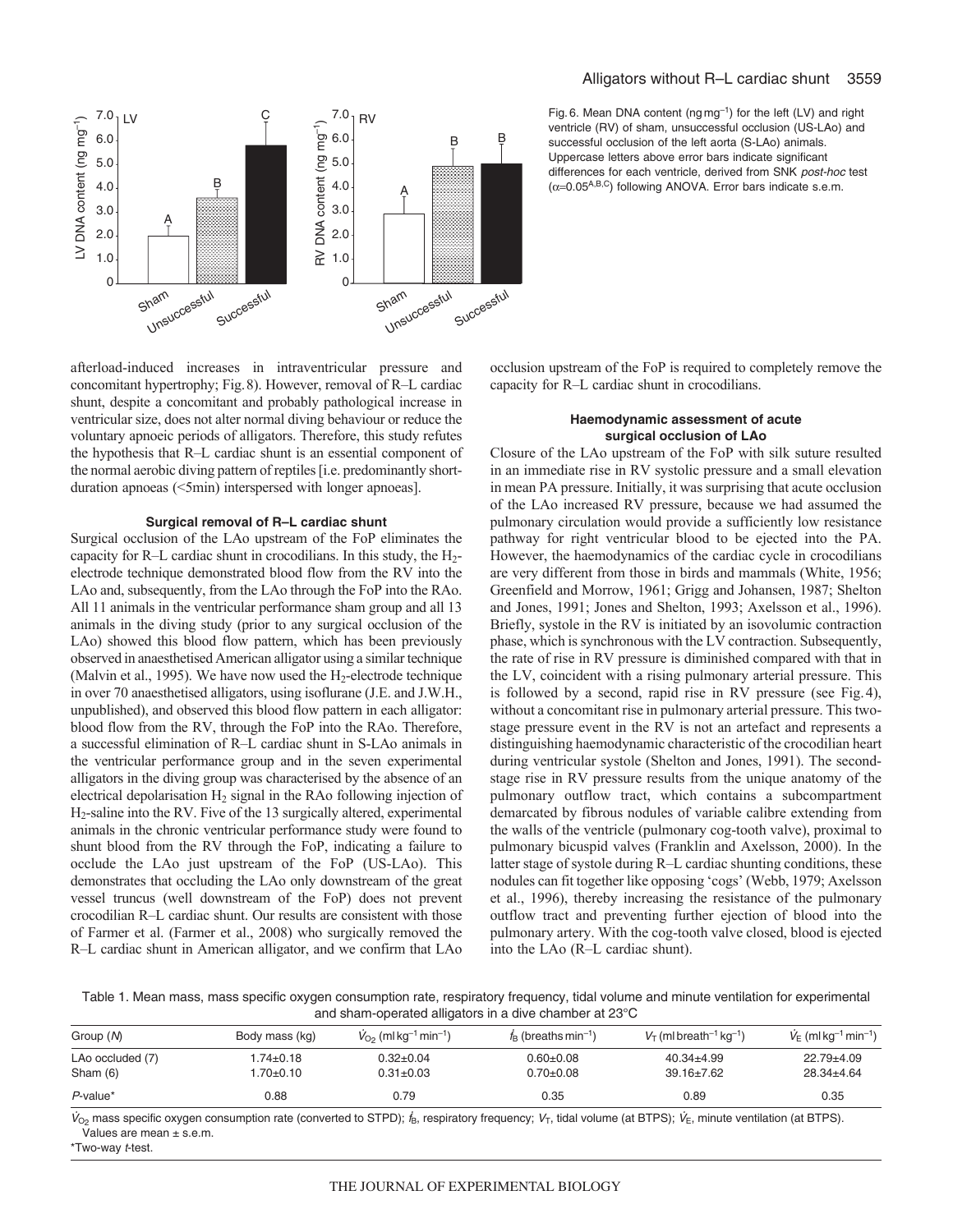

Fig. 7. A histogram of mean number of apnoeas versus voluntary apnoea time (1–27 min bins) for sham-operated and experimental alligators with the left aorta (LAo) occluded taken during 6 h of a diving trial (28–34 h after the animal was put into the dive chamber). An apnoeic period was defined as absence of pressure transducer signal concordant with an absence of gas exchange for at least 30 s (i.e. successive breaths that occurred within 30 s were considered the same 'breathing event'). The mean number of apnoeas is based on the number of apnoea events observed for each 1-min bin divided by the number of animals ( $N=7$  experimental or  $N=6$  sham). Error bars indicate s.e.m.

It has been suggested that the two-stage pressure development by the RV is important. It indicates that the RV can generate pressures equal to systemic arterial pressures. Such high pressures are important in the maintenance of systemic cardiac output during periods of pulmonary bypass (Shelton and Jones, 1991). The closure of the pulmonary outflow tract by the cog-tooth valve prevents these high pressures from being transmitted into the pulmonary circulation (Grigg, 1989; Shelton and Jones, 1991). If the timing of the cog-tooth valve remained unaltered in our experimental alligators, then 'attempted' ventricular ejection into the LAo would result in a longer isovolumic systole and a higher second-stage pressure development. This line of logic is supported by the observation in some of our acute preparations that elevated RV second-stage systolic pressure results in a secondary ejection into the pulmonary artery (i.e. a 'double flow peak'; Fig.1D). This most probably resulted from the very high RV pressures that forced open the cog-tooth valve late in systole.

#### **Removing crocodilian R–L cardiac shunt causes ventricular enlargement**

Chronic occlusion of LAo outflow resulted in increased intraventricular pressure and a striking enlargement of both ventricles. An increase in ventricular mass is a common response in mammals to increased afterload and preload (McMullen et al., 2005; Hill and Olson, 2008). In our study, occlusion of the LAo was analogous to PA banding in mammalian studies. Pulmonary artery banding increases outflow resistance and is a treatment for correction of specific congenital heart defects in humans (Muller and Damman, 1952; Oppido et al., 2004; Locker et al., 2008). Numerous studies have demonstrated that PA banding results in pressure overload

hypertrophy of the RV (Faber et al., 2006; Leeuwenburgh et al., 2008). Distinct histological changes are associated with ventricular hypertrophy resulting from different causal mechanisms. Concentric hypertrophy occurs when sarcomeres are added in parallel, results in decreased chamber volume and increased cardiac mass and is associated with hypertension, post-infarction and increased afterload (Hill and Olson, 2008). Eccentric hypertrophy occurs when sarcomeres are added in series, results in increased chamber volume and increased cardiac mass and is associated with isotonic exercise and increased preload (Hill and Olson, 2008). In the present study, we did not differentiate between these two types of hypertrophy, although the significant increase in pressure within the RV and LV suggests concentric hypertrophy.

In addition, it is possible that the 65% increase in ventricular muscle mass for S-LAo animals resulted from either a cellular hypertrophy (increased cell size) or hyperplasia (increased cell number), or a combination of the two. The difference in DNA content between experimental and sham alligators suggests that the mechanism was, at least in part, hyperplastic. Myocardial cells are primarily uninucleated, and therefore DNA concentration per unit mass of the ventricles is a general indication of the underlying cause of increased ventricular mass. For example, in rats ventricular cellular hypertrophy is associated with a decrease in DNA concentration (Vliegen et al., 1990). By contrast, concomitant increases in both DNA content and ventricular size are indicative of hyperplastic cellular and subcellular 'growth' (Grimm et al., 1970; Linzbach, 1976; Herget et al., 1997; Leeuwenburgh et al., 2008). Hyperplastic growth of the myocardium occurs during normal embryonic and fetal vertebrate development and continues for a short, but indefinite period after hatching or parturition (Li et al.,

Table 2. Grand mean of apnoea time (min), mean of the number of apnoeas greater than 30s, 5min and 10min, and mean maximum apnoea time (min) for experimental (LAo occluded) and sham-operated alligators in a dive chamber at 23°C

| Group (N)        | Apnoea<br>time (min)                                   | Number of<br>apnoeas $>30 s$ | Number of<br>apnoeas $>5$ min | Number of<br>apnoeas >10 min | Maximum<br>apnoea time (min) |
|------------------|--------------------------------------------------------|------------------------------|-------------------------------|------------------------------|------------------------------|
| LAo occluded (7) | $5.3 \pm 0.5$                                          | $43.7 \pm 7.4$               | $18.9 + 1.1$                  | $9.9 \pm 0.9$                | $21.5 \pm 1.3$               |
| Sham $(6)$       | $3.6 \pm 0.4$                                          | $73.0 \pm 13.2$              | $19.3 + 2.5$                  | $5.7 \pm 1.3$                | $16.3 \pm 2.3$               |
| $P$ -value*      | 0.016                                                  | 0.050                        | 0.84                          | 0.013                        | 0.047                        |
| *Two-way t-test. | Values are mean $\pm$ s.e.m. (apnoea are grand means). |                              |                               |                              |                              |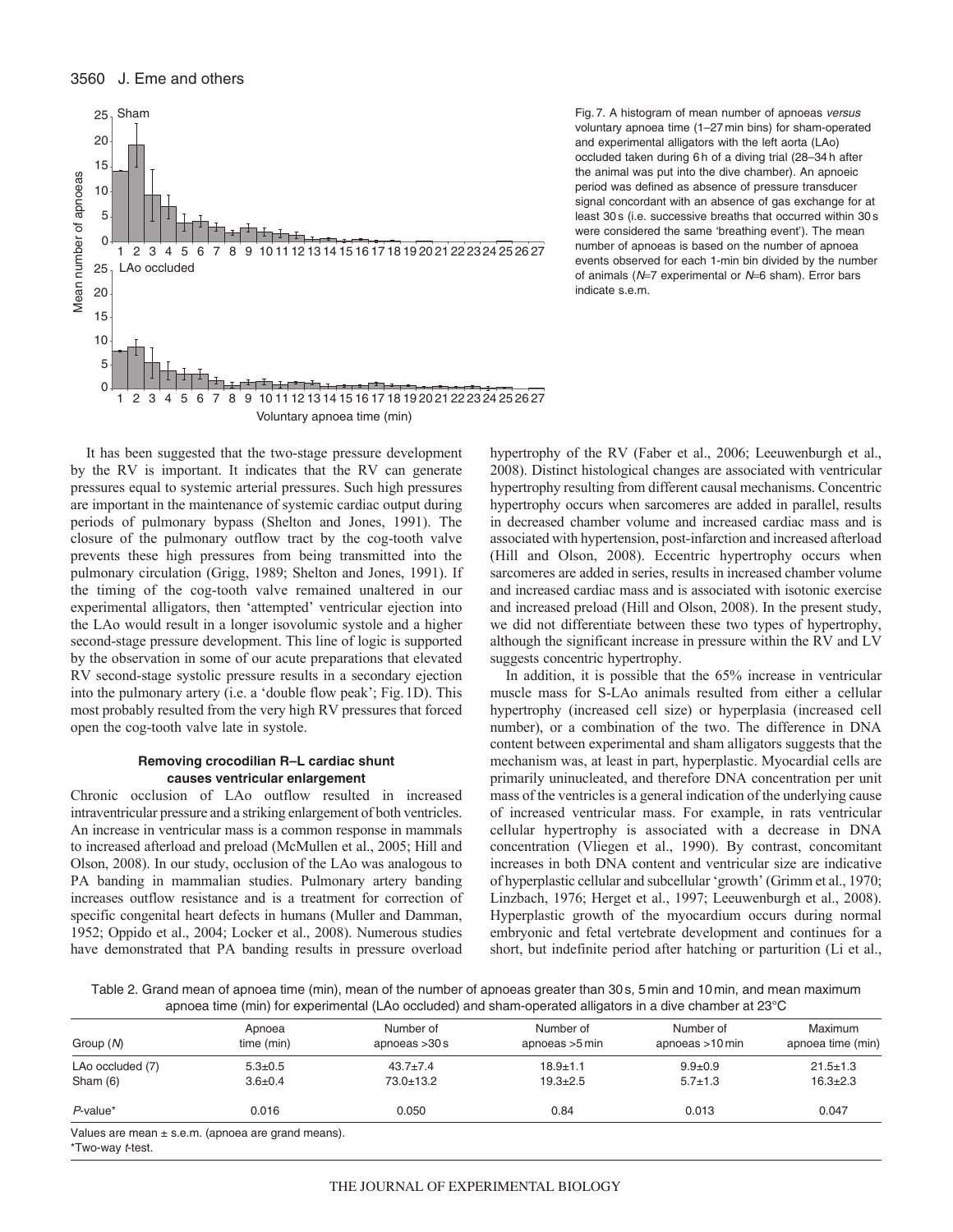

Fig. 8. Ventral-view schematic of central blood flow pattern and hypothesised ventricular wall thicknesses in sham, unsuccessful occlusion (US-LAo) and successful occlusion of the left aorta (S-LAo) alligators. Sham and US-LAo schematics are drawn during R–L cardiac shunt. Schematic adapted from Axelsson et al. (Axelsson et al., 1996).

1996; Li et al., 1997; Sedmera et al., 2003). In addition, acute and chronic damage to the myocardium can induce hyperplastic growth of myocardial and connective tissues, as well as an increase in the number of nuclei in myocytes (Herget et al., 1997). In our study, DNA content (per unit mass) increased along with ventricular size, which supports a hyperplastic mechanism that may include hyperplastic growth of myocardium, connective tissue or their nuclei. It is worth noting that alligators are a long-lived species, and that in the chronic study, surgeries were performed on 5- to 6-monthold hatchling alligators, prior to two years of rapid (for reptiles) growth (J.G., J.E. and J.W.H., unpublished).

#### **R–L cardiac shunt, the LAo and FoP in crocodilian circulation**

A R–L cardiac shunt in crocodilians can be initiated by increased resistance in the pulmonary circulation (Axelsson et al., 1996) as well as reductions in systemic vascular resistance (Jones and Shelton, 1993). Consequently, both a decreased sympathetic and increased parasympathic tone may initiate a crocodilian R–L cardiac shunt. For example, a decreased sympathetic tone reduces resistances in the systemic arteries and, in addition, causes contraction of the pulmonary artery's cog-tooth valve (Franklin and Axelsson, 2000). Increased vagal (parasympathetic) tone can increase reptilian pulmonary vascular resistance (Hicks, 1998). Together these changes promote haemodynamic conditions that favour the ejection of blood from the RV into the LAo (Jones and Shelton, 1993; Hicks, 1998; Franklin and Axelsson, 2000).

Some degree of R–L cardiac shunt is common in resting crocodilians (Grigg and Johansen, 1987; Jones, 1996), and R–L cardiac shunt has been shown to occur with a frequency of 85% in resting *A. mississippiensis* (Jones, 1996). However, for the duration of the chronic study on ventricular performance (20–22months), our S-LAo alligators could not produce a R–L cardiac shunt and

may have regularly experienced extended periods of increased afterload and increased right ventricular pressures. In addition, without the capacity for R–L cardiac shunt, all of the right ventricular output would have to flow through the pulmonary circulation, and this in turn could cause increased pulmonary venous return to the LV and, therefore, end diastolic volume in the LV. This could have led to increased preload and increased LV pressure. The overall result is that removing the capacity for R–L cardiac shunt most probably increases ventricular preload and afterload.

In addition to removing the capacity for a R–L cardiac shunt, our surgical procedure effectively removes the FoP. The FoP in crocodilians is a point of significant communication between the RAo and LAo, and its calibre can be controlled (Grigg and Johansen, 1987), responding to both adrenaline (contraction) and vasoactive intestinal polypeptide (relaxation) (Karila et al., 1995; Axelsson and Franklin, 2001). The diameter of the FoP can be 30–40% of the RAo, allowing for equilibration of pressure between the LAo and RAo and substantial flow between these vessels (Axelsson et al., 1996; Axelsson, 2001). All three possible flow patterns through the FoP (RAo-to-LAo, LAo-to-RAo or bidirectional) have been observed to some degree in anaesthetised (White, 1956; Greenfield and Morrow, 1961; Axelsson et al., 1989; Jones and Shelton, 1991; Malvin et al., 1995) and unanaesthetised crocodilians (White, 1969; Grigg and Johansen, 1987; Axelsson et al., 1989). Our S-LAo animals with a completely occluded LAo showed a much greater enlargement of the ventricles than US-LAo animals (Figs5 and 7). This suggests that R–L cardiac shunt and blood flow through the FoP facilitates maintenance of low pressures in the RV and is an important normal pathway for blood flow in crocodilian circulation. The importance of flow through the FoP is supported both by *in vivo* observations on a crocodile (Axelsson et al., 1996) and other studies on anesthetised (Khalil and Zaki, 1964; Malvin et al., 1995) and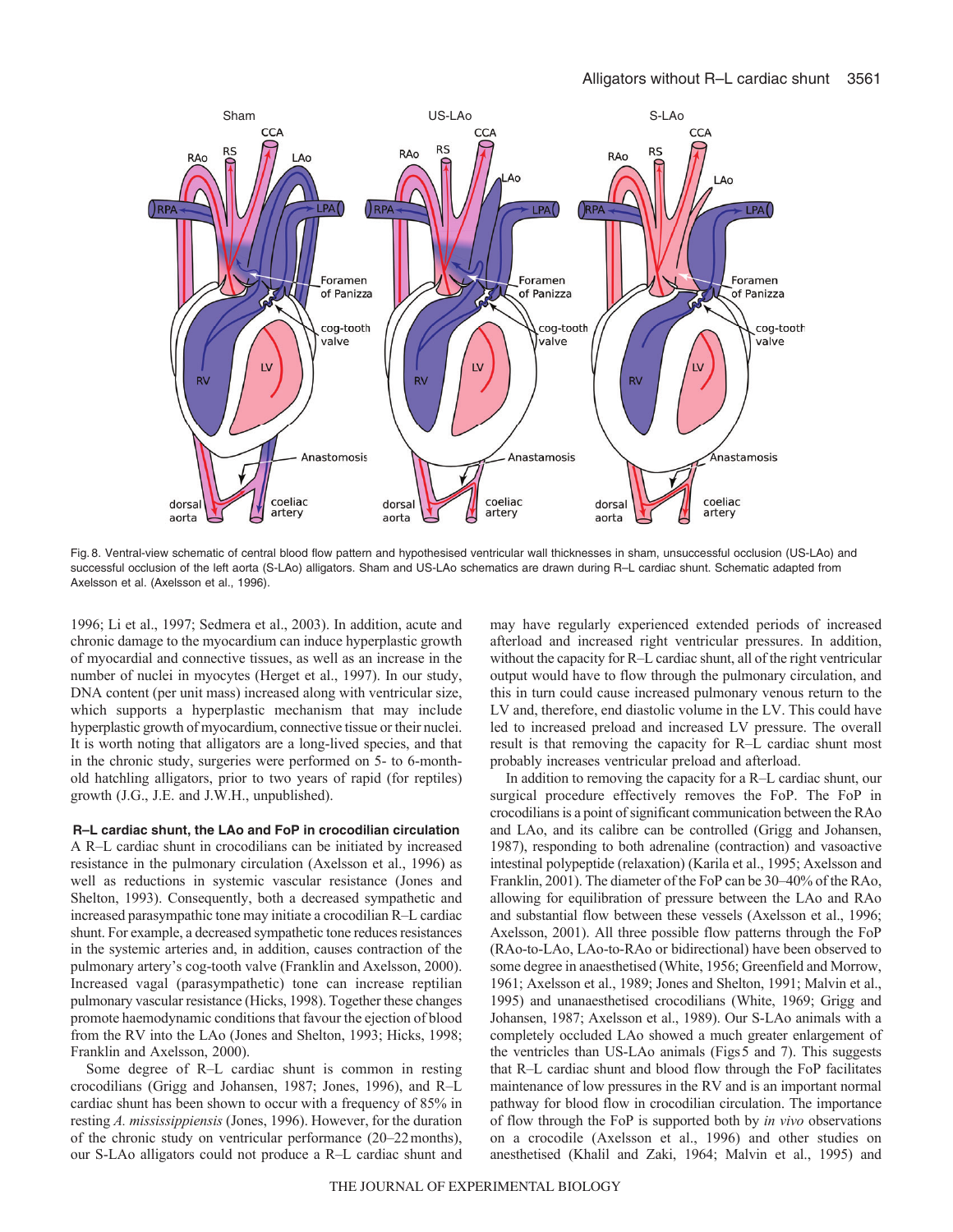# 3562 J. Eme and others

unanaesthetised crocodilians (Pettersson et al., 1992). Notably, Axelsson and coworkers (Axelsson et al., 1996) showed that the medial cusp of the aortic leaflet valves of the RAo blocks the FoP during systole, and RAo-to-LAo flow is likely to occur only during diastole. However, even during complete occlusion of the PA, the aortic leaflet valves of the LAo do not obstruct the FoP during any part of systole or diastole, and forward LAo-to-RAo flow through the FoP has been hypothesised to play a significant role in maintaining cerebral and coronary blood flow during a complete pulmonary bypass (Axelsson et al., 1996), perhaps during prolonged aquatic dives (Grigg and Johansen, 1987).

# **Removing crocodilian R–L cardiac shunt does not alter diving metabolism or ventilatory patterns**

Our values for resting respiratory frequency, tidal volume and minute ventilation at 23°C are within the range previously reported for alligators at 25°C (Davies, 1978; Hicks and White, 1992), and our ranges of voluntary apnoea length (grand mean and maximum apnoea time) are comparable to previously reported data on wild and captive crocodilians (Grigg et al., 1985; Wright, 1987; Wright et al., 1992; Seebacher et al., 2005; Uriona et al., 2009) [see Table2 in Uriona et al. (Uriona et al., 2009) for summary of previous data]. Davies (Davies, 1978) reported a  $\dot{V}_{O2}$  (~1.0ml kg<sup>-1</sup>min<sup>-1</sup>) roughly three times higher than our values, whereas Hicks and White (Hicks and White, 1992) reported a  $\dot{V}_{O_2}$  (0.26 ml kg<sup>-1</sup> min<sup>-1</sup>) very comparable to ours  $(-0.31 \text{ m} \text{kg}^{-1} \text{ min}^{-1})$ . Similarly, Davies reported a respiratory frequency  $(\sim 2.5 \text{ breaths min}^{-1})$  much larger than the one measured in this study  $(\sim 0.65 \text{ breaths min}^{-1})$  and reported by Hicks and White  $(0.40 \text{ breaths min}^{-1})$ . Our value for tidal volume  $(\sim 40 \text{ mJ kg}^{-1})$  is larger than that reported by Hicks and White  $(21.8 \text{ m} \text{kg}^{-1})$  and Davies  $(15.4 \text{ m} \text{kg}^{-1})$ , and our value for minute ventilation ( $\sim$ 25 ml kg<sup>-1</sup>min<sup>-1</sup>) is higher than that reported by Hicks and White  $(7.2 \text{ ml kg}^{-1} \text{min}^{-1})$ , but less than that reported by Davies  $(34.9 \text{ m} \cdot \text{kg}^{-1} \text{ min}^{-1})$ . Lastly, our mean maximum apnoea time for experimental alligators (Lao occluded; 21.5min; average mass=1.74kg) was approximately double the longest values of mean maximum dive time collected for *A. mississippiensis* at 22°C (Uriona et al., 2009) (average mass= $0.24$  kg), two-thirds of the value collected for a single free-living *Crocodylus porosus* (Grigg et al., 1985) (mass=9.75 kg) and one-fifth of the mean value collected for wild *C. johnstoni* (Seebacher et al., 2005) (average mass=9.88kg).

Many reptiles are intermittent breathers, exhibiting brief ventilatory bouts interspersed with apnoeas of variable duration (Milsom, 1991; Taylor et al., 1999). Apnoeic periods, with or without submergence of the head, are often associated with the development of a R–L shunt (Burggren, 1987; Hicks, 1998). This is particularly apparent during diving in aquatic species (White and Ross, 1965; White and Ross, 1966; Shelton and Burggren, 1976; White, 1978; Grigg and Johansen, 1987).

The high fidelity with which a R–L cardiac shunt has been observed during reptilian diving and apnoea, along with data indicating that shunting varies with physiological states and may be regulated (for reviews, see Burggren, 1987; Hicks, 1998), has led to the hypothesis that R–L cardiac shunts have adaptive significance for reptiles and are functionally important for diving (Hicks, 2002). Crocodilians have demonstrated spontaneous R–L shunts during diving, activity and rest (White, 1978; Grigg and Johansen, 1987; Jones, 1996), and it is possible that systemic arterial hypoxemia caused by an increase in magnitude of R–L cardiac shunt could prolong blood oxygen stores and aerobic dives, through induction of a hypometabolic state (Hicks and Wang, 1996; Hicks and Wang, 2004).

However, a recent study demonstrated that R–L cardiac shunt did not alter  $\dot{V}_{O2}$  in freely diving turtles (*Trachemys scripta*) when pulmonary blood flow (and, therefore, shunting) was controlled using a vascular occluder (Wang and Hicks, 2008). This finding is in contrast to previous studies on anesthetised and artificially ventilated *T. scripta*, where systemic arterial hypoxemia, resulting from either a reduction in inspired oxygen level or a vagally induced R–L cardiac shunt, triggered significant reductions in  $\dot{V}_{O2}$  (Hicks and Wang, 1999; Platzack and Hicks, 2001). Our data support the finding of Wang and Hicks (2008) that reduction or removal of the R–L cardiac shunt does not induce or promote a hypometabolism in freely diving reptiles. In addition, if the development of the R–L cardiac shunt was important for diving, we would anticipate a significant shift in frequency and length of voluntary apnoeas, as well as changes in metabolism, i.e. sham/'control' alligators should have had a greater number of longer duration voluntary apnoeas, a greater average length of apnoeas and a lower metabolic rate. However, respiration and metabolism were not affected by removal of the R–L cardiac shunt in our freely diving alligators.

A hypoxemic-induced hypometabolism would be a powerful mechanism for extending reptilian aerobic dive limits (Hicks and Wang, 2004), but our data and those of Wang and Hicks (Wang and Hicks, 2008) indicate that the ability to R–L cardiac shunt is not a condition that affects the aerobic diving or the metabolism of reptiles. Reptilian R–L cardiac shunt during diving may be primarily a consequence of apnoea and the consequent increased parasympathetic tone, subsequent bradycardia and concomitant increased pulmonary vascular resistance common to aponoeic periods during intermittent lung breathing in tetrapods (e.g. Shelton and Boutilier, 1982; Milsom, 1991; Taylor et al., 1999; Meir et al., 2008; Lindholm and Lundgren, 2009). We suggest that R–L shunts are an ancestral character of vertebrates that do not affect the normal diving physiology of reptiles and are not a derived, adaptive condition supporting an aquatic life style. It seems probable that the low metabolic rate of reptiles alone, regardless of any pulmonary circulatory bypass, allows for the normal aerobic reptilian diving pattern of predominantly short-duration apnoeas (<5min) interspersed with longer apnoeas.

#### **LIST OF ABBREVIATIONS**

| <b>ANOVA</b>          | analysis of variance                                                                            |
|-----------------------|-------------------------------------------------------------------------------------------------|
| <b>CCA</b>            | common carotid artery                                                                           |
| Ѓв                    | respiratory frequency                                                                           |
| FoP                   | foramen of Panizza                                                                              |
| LAo                   | left aorta                                                                                      |
| <b>LPA</b>            | left pulmonary artery                                                                           |
| LV                    | left ventricle                                                                                  |
| PA                    | pulmonary artery                                                                                |
| $P_{\rm LV}$          | pressure within left ventricle                                                                  |
| $P_{\rm RV}$          | pressure within right ventricle                                                                 |
| RAO                   | right aortic arch/right aorta                                                                   |
| R-L cardiac shunt     | 'right-to-left' or 'pulmonary bypass' cardiac shunt                                             |
| <b>RPA</b>            | right pulmonary artery                                                                          |
| <b>RS</b>             | right subclavian artery                                                                         |
| RV                    | right ventricle                                                                                 |
| S-LA <sub>0</sub>     | successful experimental animals with an occluded LAo<br>upstream and downstream of the FoP      |
| <b>SNK</b>            | Student-Newman-Keuls post-hoc test                                                              |
| US-LA0                | unsuccessful experimental animals with an occluded<br>LAo downstream of the FoP, and incomplete |
|                       | occlusion of LAo upstream of the FoP                                                            |
| $\dot{V}_{\rm E}$     | minute ventilation                                                                              |
| $\dot{V}_{\text{O}2}$ | mass-specific oxygen consumption rate                                                           |
| $V_{\rm T}$           | tidal volume                                                                                    |